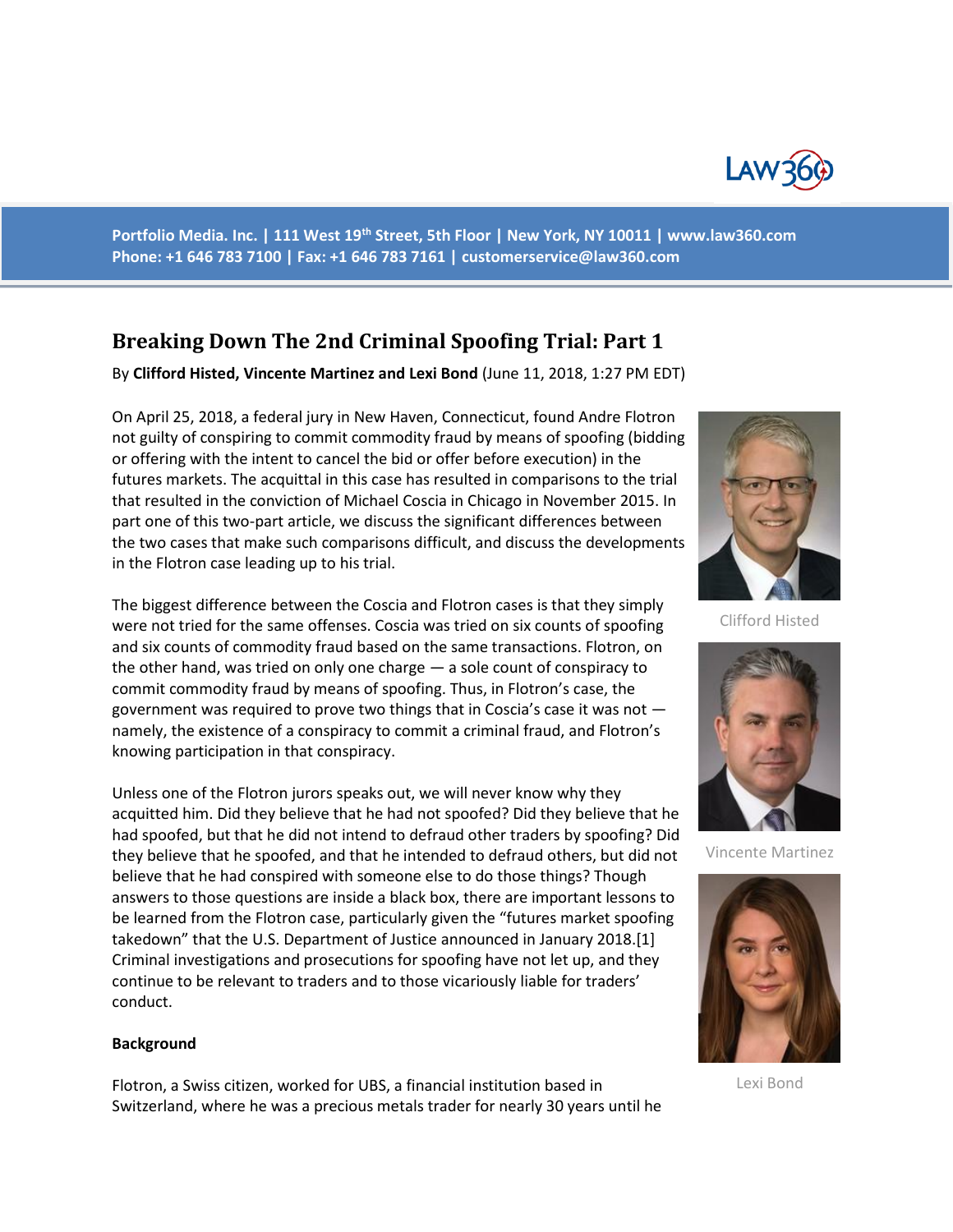left the company in 2013.[2] He lived in the U.S. from 1998 to 2000, and then again from 2006 to 2010, while he worked at the UBS office in Stamford, Connecticut. In 2013, an investigation by U.S. authorities triggered an internal investigation by UBS into its foreign exchange trading practices. Flotron agreed to be interviewed in the internal investigation several times, apparently knowing that the company's reports of his interviews could be turned over to the U.S. government. He also directed his own attorney to provide additional information directly to the government, including his offer to be interviewed by law enforcement. Flotron retired from UBS in December 2013, and since that time he has visited the U.S. several times to visit his girlfriend, a dentist residing in New Jersey. At no time did the government ever tell him that he would be charged with any crimes related to his trading activity at UBS.

# **A Tale of Two Prosecutions**

The Coscia and Flotron criminal prosecutions began very differently. Even though Coscia was a resident of New Jersey, much of his trading took place on CME Group futures exchanges, and CME's computer servers are located in suburban Chicago, in the Northern District of Illinois. The criminal case against Coscia was investigated, charged and tried by the office of the United States attorney in Chicago. A federal grand jury in Chicago indicted Coscia in October 2014 — more than 15 months after the U.S. Commodity Futures Trading Commission, the U.K. Financial Conduct Authority and four CME Group futures exchanges simultaneously had entered into administrative settlements resolving enforcement actions against him for spoofing.[3] Coscia appealed his conviction and sentence of 36 months' imprisonment to the Seventh Circuit Court of Appeals. The Seventh Circuit affirmed Coscia's conviction in August 2017, and on May 14, 2018, the U.S. Supreme Court declined to consider his petition for certiorari.[4]

By comparison, Flotron's alleged spoofing activities came to the attention of federal prosecutors in the DOJ's Fraud Section in Washington, D.C., as a result of its investigation of various banks' conspiracy to manipulate foreign exchange markets, Libor and other benchmark interest rates.[5] As Connecticut Assistant U.S. Attorney Jonathan Francis, and Flotron's attorney, Marc Mukasey, told the court on Nov. 6, 2017, the Flotron investigation and prosecution was generated by prosecutors at the DOJ Fraud Section and not by the office of the U.S. attorney in Connecticut.[6] Francis told the court that he was the "only prosecutor in Connecticut who has worked on this matter" and that he had been "working with the Fraud Section for I believe over a year towards bringing spoofing cases, including this one."[7]

## **Flotron's Arrest**

Though Flotron apparently had not traded for UBS in the U.S. since 2010, had traveled to and from the U.S. several times since then without incident, and had no reason to believe that he was under criminal investigation, FBI agents arrested him in New Jersey at the home of his girlfriend on Sept. 12, 2017. Flotron was held in custody in a county jail for approximately 10 days until he was granted bail, subject to home confinement at his girlfriend's home in New Jersey and a \$4 million bond.[8]

## **The First Indictment**

On Sept. 26, 2017, two weeks after Flotron's arrest, a federal grand jury in Connecticut returned an indictment charging him with one crime  $-$  conspiracy to commit three separate offenses: (1) commodities fraud, (2) wire fraud and (3) spoofing, all in violation of 18 U.S.C. § 371.[9] Convicting Flotron of this crime would have required the government to prove that Flotron agreed with another person to commit one of these three offenses, and that one or more of the co-conspirators performed an act to further the conspiracy. The government apparently planned to prove Flotron's alleged criminal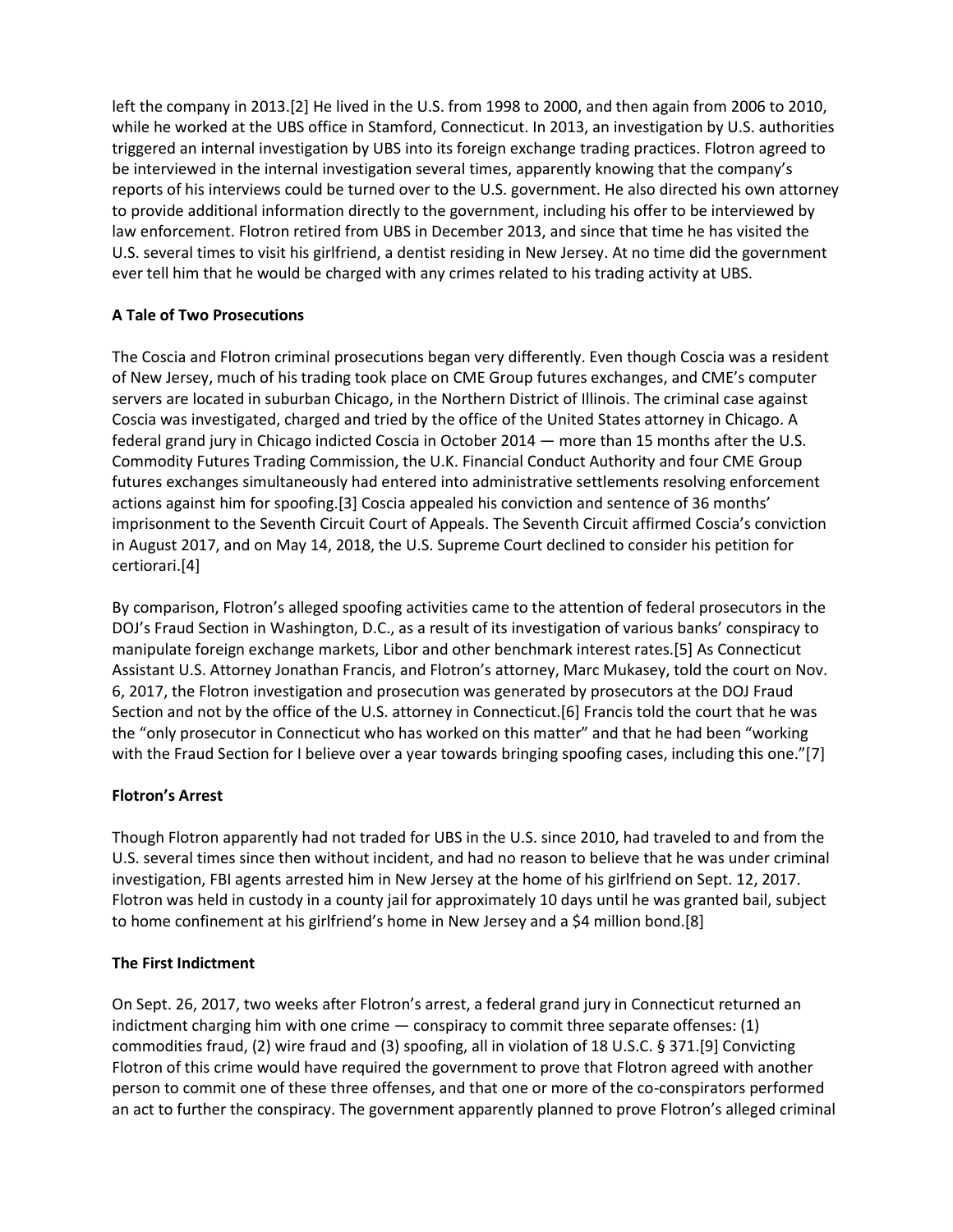agreement through, among other evidence, the testimony of two former UBS traders — Kar-Hoe "Mike" Chan and Sergio Soler — both of whom used to work with Flotron at UBS, and both of whom ultimately testified at trial in exchange for nonprosecution agreements from the DOJ.

#### **The Best-Laid Plans**

Assistant U.S. Attorney Francis, who had been planning to try the Flotron case with the DOJ Fraud Section prosecutors who were running the show, had a scheduling issue. He was scheduled to try another case in April 2018, the same month the judge wanted to start the Flotron trial.[10] Francis asked the court to move back the date of the Flotron trial so that he could participate in both trials, but Flotron's attorney pressed to have the trial take place sooner.[11] The judge ultimately set the trial for April 2018, requiring another assistant U.S. attorney from Connecticut to step in to try the case with the Fraud Section prosecutors.[12] Assistant U.S. Attorney Avi Perry, who had joined the U.S. attorney's office three years earlier, filed an appearance in the Flotron case on Dec. 1, 2017 — just over four months prior to trial.[13] He and Robert Zink, acting principal deputy chief of the DOJ's Fraud Section in Washington, D.C., would later be the core of the prosecution team.[14]

January 2018 was a busy month for the Flotron prosecution team. On Jan. 29, 2018, both the DOJ and CFTC announced the filing of several criminal and civil spoofing cases.[15] Acting Assistant Attorney General John P. Cronan announced the filing of criminal spoofing charges against six traders in Chicago and one in Houston, while calling attention to the previously filed charge against Flotron in Connecticut.[16] The CFTC announced the filing and simultaneous settlement of spoofing charges against three banks, including Flotron's former employer, UBS. The CFTC also announced the filing of a civil complaint against Flotron, and the filing of civil complaints against several of the traders who had just been charged criminally.

## **The Superseding Indictment**

On Jan. 30, 2018, the day after the "futures market spoofing takedown," a federal grand jury in Connecticut returned a superseding indictment against Flotron.[17] Count one of the superseding indictment charged Flotron with conspiracy to commit commodities fraud. This conspiracy charge was different from the original conspiracy charge in three ways.

First, the new conspiracy charge was brought under 18 U.S.C. § 1349 and not 18 U.S.C. § 371 as in the original indictment. Like Section 371, Section 1349 required the government to prove that Flotron conspired with another person to commit a crime. Unlike Section 371, Section 1349 did not require the government to prove that either Flotron or one of his alleged co-conspirators performed any act to further the conspiracy.[18] Second, a conviction under § 1349 would subject Flotron to a maximum period of imprisonment of 25 years, while a conviction under the original Section 371 charge would subject him to a maximum period of imprisonment of only five years. Finally, the new conspiracy charge alleged that Flotron conspired only to commit commodities fraud, while the original charge alleged that he had conspired to commit commodities fraud, wire fraud and spoofing.

In other words, the new conspiracy charge gave the government the ability to seek a much longer sentence while also reducing the number of elements it would be required to prove. Nonetheless, a conviction under count one of the superseding indictment would require the government to prove, in the words of the indictment itself, that, "Flotron, and others known and unknown to the grand jury, did unlawfully, knowingly, and intentionally conspire, combine, confederate, and agree with each other and others ... to knowingly and with the intent to defraud, execute and willfully participate in a material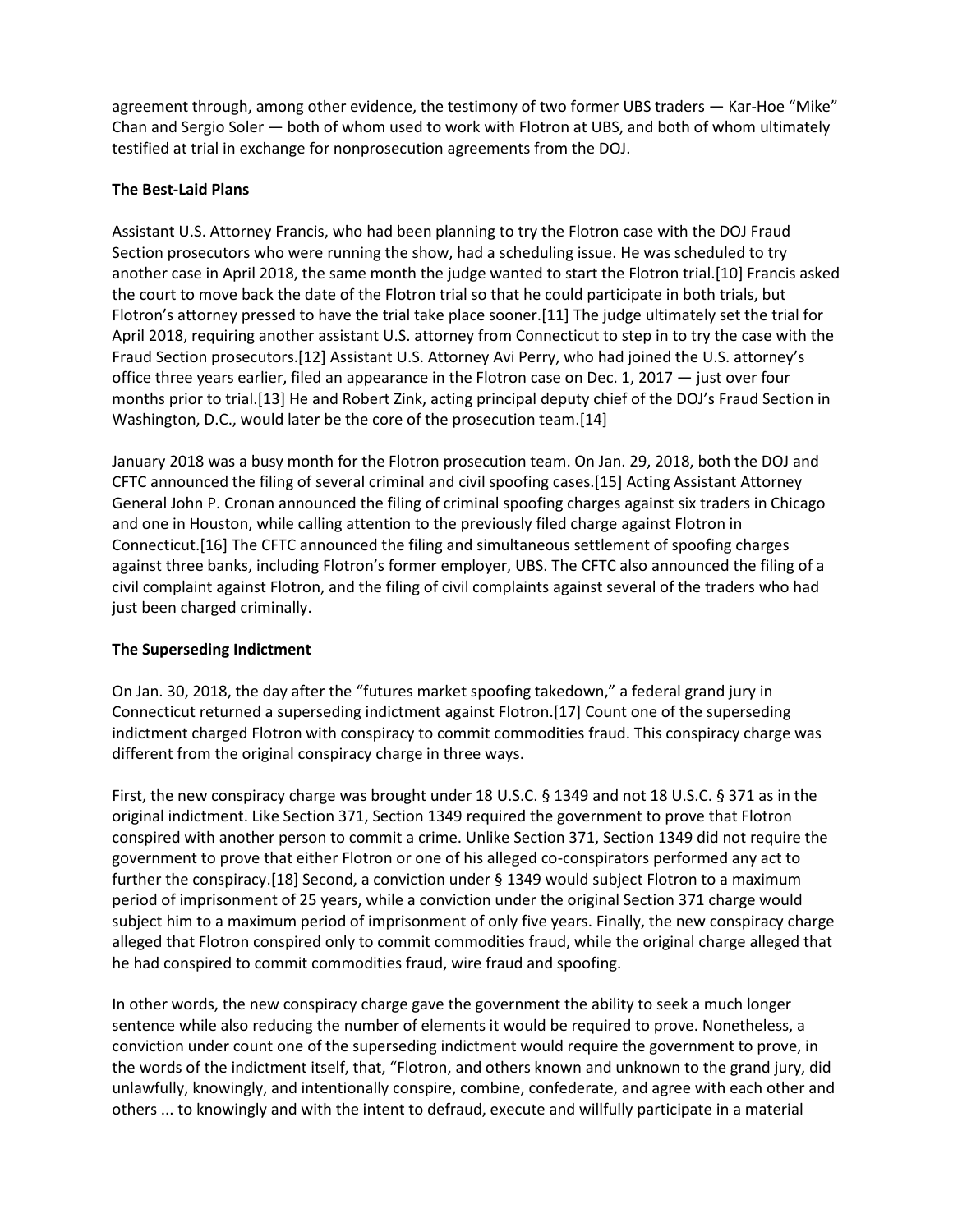scheme and artifice to defraud any person in connection with [precious metals futures contracts]."[19]

The superseding indictment also added six new criminal charges — three counts of commodities fraud and three counts of spoofing. The six new counts were odd in that they charged Flotron with crimes that allegedly occurred on three days in 2012 and 2013, after he had left the U.S. in 2010. Moreover, the superseding indictment alleged that these offenses had occurred in the Northern District of Illinois, and not in Connecticut where the case would be tried.[20]

On Feb. 5, 2018 — four business days after the filing of the superseding indictment — Flotron filed a motion to dismiss the six new counts with prejudice for lack of venue.[21] He argued that the government had engaged in "improper conduct" by asking a federal grand jury in Connecticut to return an indictment where venue was alleged to be in Chicago.[22] Flotron characterized the government's actions as "an abuse of the grand jury process, a stark violation of the U.S. Attorney's Manual, and an affront to traditional notions of fair play."[23] Flotron accused the government of engaging in this conduct "in order to gain unfair leverage and compromise Mr. Flotron's rights."[24] According to Flotron, the government's actions presented him with the following choices: "(1) waive venue on Counts Two through Seven so that they may be tried in Connecticut, (2) face the daunting prospect of two trials — the trial of Count One in Connecticut and the trial of Counts Two through Seven in the Northern District of Illinois, or (3) consent to moving the entire case to the Northern District of Illinois."[25]

In its Feb. 12 response, the government acknowledged that venue for counts two through seven did not lie in Connecticut, and that those counts would have to be dismissed if Flotron did not waive the venue defect.[26] But the government asked the court to dismiss the counts without prejudice, and also stated that if Flotron did not waive defective venue, it would file a motion to dismiss count one (to which there had been no venue challenge) without prejudice so the entire case could be prosecuted in the Northern District of Illinois.[27]

On Feb. 19, 2018, the court issued its written order on the motion to dismiss the six new counts.[28] In the opening paragraph of a 14-page order, the court signaled its view of the government's handling of the case: "Having detained and confined defendant away from his home country of Switzerland, the Government would like to break its agreement to proceed with a speedy trial in Connecticut so that it may pursue more charges and an eventual trial someday in Illinois. I conclude that a speedy trial should proceed here in Connecticut on the schedule previously agreed to by the Government."[29]

Observing that it was "highly unusual" for a grand jury in Connecticut to return an indictment in a case where trial venue would not be proper in Connecticut, the court stated: "Federal grand juries in Connecticut don't ordinarily indict bank robberies in Boston, kidnappings in Kansas, or drug dealing in Dallas. At no time prior to the return of the superseding indictment did the Government advise defendant or the Court that it had launched a novel plan to put defendant on trial in Connecticut for felony crimes of commodities fraud and spoofing that had nothing to do with Connecticut."[30] The court stated that it would be "clearly contrary to the manifest public interest to allow the Government to break its agreement to proceed to trial in April so that it may start the prosecution all over again on a blank slate with new charges in the Northern District of Illinois."[31]

Regarding the superseding indictment, the court stated: "While the defendant has languished in jail and now in highly restrictive conditions of 'home' confinement far from his real home in Switzerland, the Government had months upon months to decide how it would frame a superseding indictment."[32] The court concluded that, "the Government has acted in bad faith by moving to dismiss the remainder of its indictment. Its request for me to dismiss the conspiracy charge so that it may re-file broader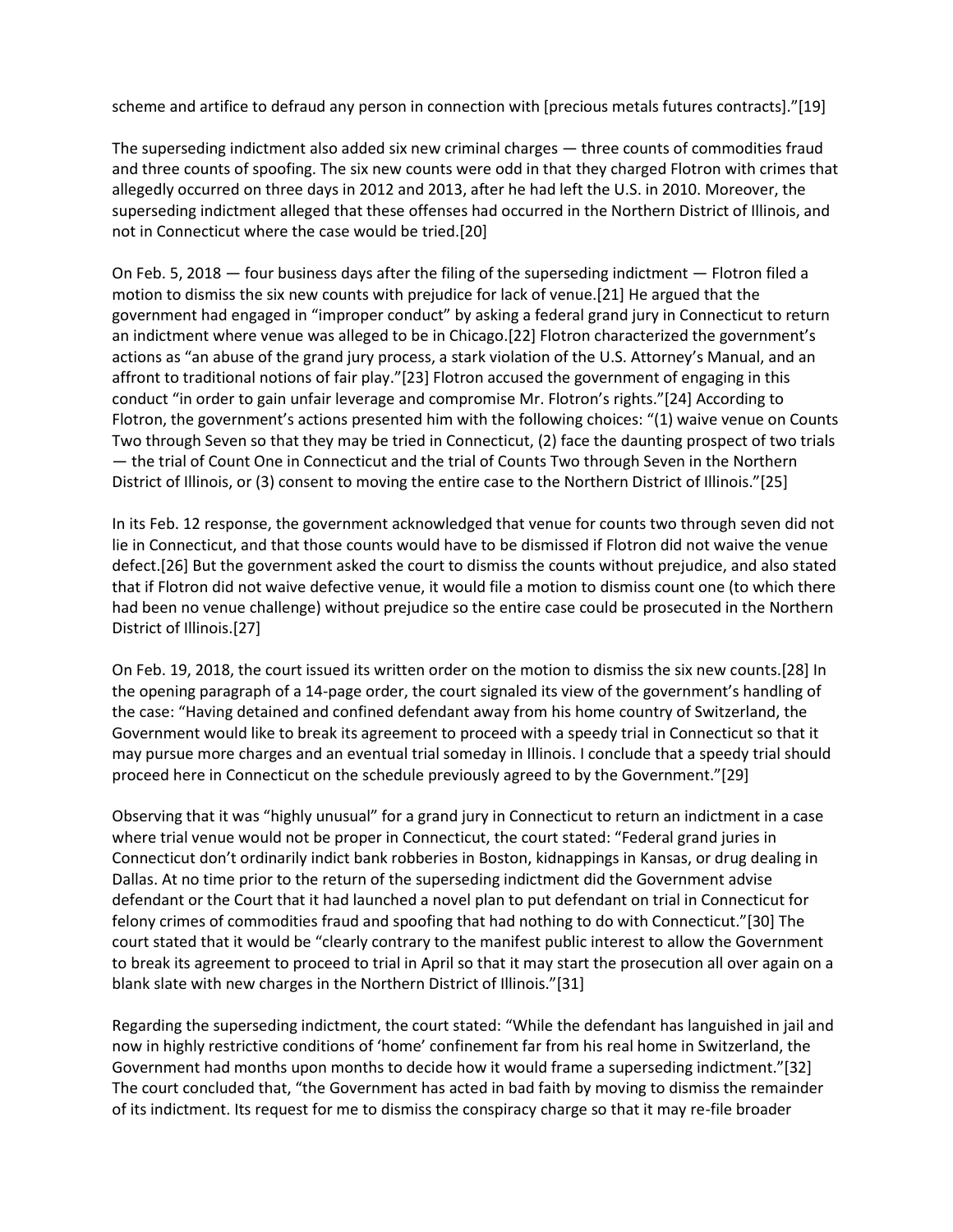charges elsewhere is an intentional breach of its assurances and agreement to proceed to trial against defendant in this Court in April."[33]

"All this smacks of manipulation, harassment, and an unfair effort to move the goalposts for the Government's evolving strategic convenience. The Government committed to the Court and defendant that it would be prepared to proceed to trial in April in Connecticut. Rather than seeking to dismiss for re-prosecution some day in Illinois, the Government should keep its word."[34]

#### **Conclusion**

Leading up to the trial, the friction between the government and the judge was palpable, even to readers of the cold record. In part two, we will discuss the trial and some takeaways for counsel who represent traders in serious enforcement actions.

*Clifford C. Histed is a partner at K&L Gates LLP. Prior to joining the firm, he was a prosecutor in the U.S. Attorney's Office for the Northern District of Illinois, where he was a deputy chief in its Securities and Commodities Fraud Section and supervised that office's investigation and indictment of Michael Coscia. He has also been a former supervisory enforcement attorney with the U.S. Commodity Futures Trading Commission, a state prosecutor and a federal agent.*

*Vincente L. Martinez is a partner at K&L Gates and a former chief of the Office of Market Intelligence in the U.S. Securities and Exchange Commission's Division of Enforcement. He also served as the first director of the CFTC's Whistleblower Office.*

*Lexi D. Bond is an associate at K&L Gates.*

*The opinions expressed are those of the author(s) and do not necessarily reflect the views of the firm, its clients, or Portfolio Media Inc., or any of its or their respective affiliates. This article is for general information purposes and is not intended to be and should not be taken as legal advice.*

[1] See U.S. Department of Justice, Acting Assistant Attorney General John P. Cronan Announces Futures Markets Spoofing Takedown, Jan. 29, 2018. Found at https://www.justice.gov/opa/speech/actingassistant-attorney-general-john-p-cronan-announces-futures-markets-spoofing.

[2] See U.S. v. Flotron, Case No. 17 CR 220 (D. Conn.), Dkt. No. 6 at 2-3.

[3] See Commodity Futures Trading Commission, Press Release No. 6649-13, CFTC Orders Panther Energy Trading LLC and its Principal Michael J. Coscia to Pay \$2.8 Million and Bans Them from Trading for One Year, for Spoofing in Numerous Commodity Futures Contracts, Jun. 22, 2013. Found at https://cftc.gov/PressRoom/PressReleases/pr6649-13.

[4] See U.S. v. Coscia, 866 F.3d 782 (7th Cir. 2017). Coscia's petition for a writ of certiorari to the U.S. Supreme Court was denied on May 14, 2018. Coscia v. U.S., No. 17-1099, 2018 WL 747023, at \*1 (U.S. May 14, 2018).

[5] See U.S. v. Flotron, 17 CR 220 (D. Conn.), Dkt. No. 6 at 2-3. See also U.S. Department of Justice, Five Major Banks Agree to Parent-Level Guilty Pleas, May 20, 2015. Found at https://www.justice.gov/opa/pr/five-major-banks-agree-parent-level-guilty-pleas.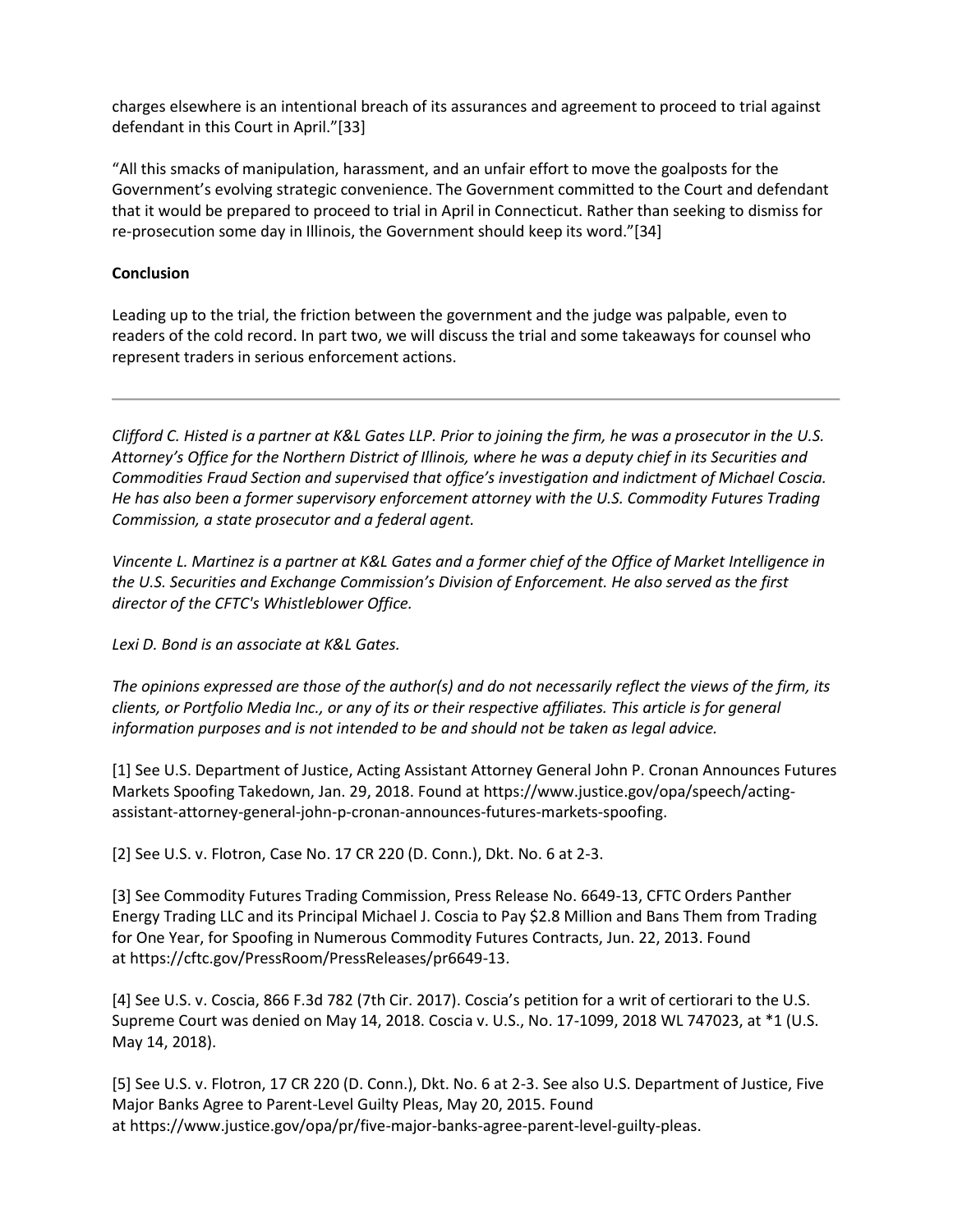[6] See U.S. v. Flotron, 17 CR 220 (D. Conn.), Dkt. No. 38 at 14-15.

[7] Id. at 15.

[8] Id., Dkt. Nos. 11-13; 38 at 18.

[9] Id., Dkt. No. 14.

[10] Id., Dkt. No. 38 at 11-13.

[11] Id. at 14-15.

[12] Id. at 18-19.

[13] See Isaac Avilucea, New Hires Boost Ranks at Conn. U.S. Attorney's Office, Nov. 17, 2014. Found at https://www.law.com/ctlawtribune/almID/1202676646934; Id., Dkt. No. 41.

[14] DOJ Fraud Section attorney Matthew Sullivan, who joined the DOJ in Washington, D.C., in September 2016, also was part of the team. Sullivan also has filed appearances in several of the criminal spoofing cases that the Fraud Section brought in Chicago.

[15] See U.S. Department of Justice, Acting Assistant Attorney General John P. Cronan Announces Futures Markets Spoofing Takedown, Jan. 29, 2018. Found at https://www.justice.gov/opa/speech/acting-assistant-attorney-general-john-p-cronan-announcesfutures-markets-spoofing; Commodity Futures Trading Commission, Press Release No. 7681-18, Jan. 29, 2018. Found at https://cftc.gov/PressRoom/PressReleases/pr7681-18.

[16] Only one of the six traders who were charged in Chicago was a resident of the Northern District of Illinois. Presumably, the rest were charged in that district due to the presence of CME's computer servers there.

[17] U.S. v. Flotron, 17 CR 220 (D. Conn.), Dkt. No. 58.

[18] See U.S. v. Roy, 783 F.3d 418, 420 (2nd Cir. 2015) (conspiracy conviction under § 1349 does not require proof of an overt act).

[19] U.S. v. Flotron, 17 CR 220 (D. Conn.), Dkt. No. 58 at 4.

[20] The superseding indictment also differed from the original one in that it characterized the orders that Flotron allegedly intended to cancel as "trick orders" while the original indictment called them "spoof orders." The superseding indictment characterized the orders that Flotron wanted to have filled as "genuine orders" while the original indictment called them "primary orders."

[21] U.S. v. Flotron, 17 CR 220 (D. Conn.), Dkt. No. 64. Flotron's memorandum of law in support of the motion was Dkt. No. 65.

[22] Id., Dkt. No. 65 at 1.